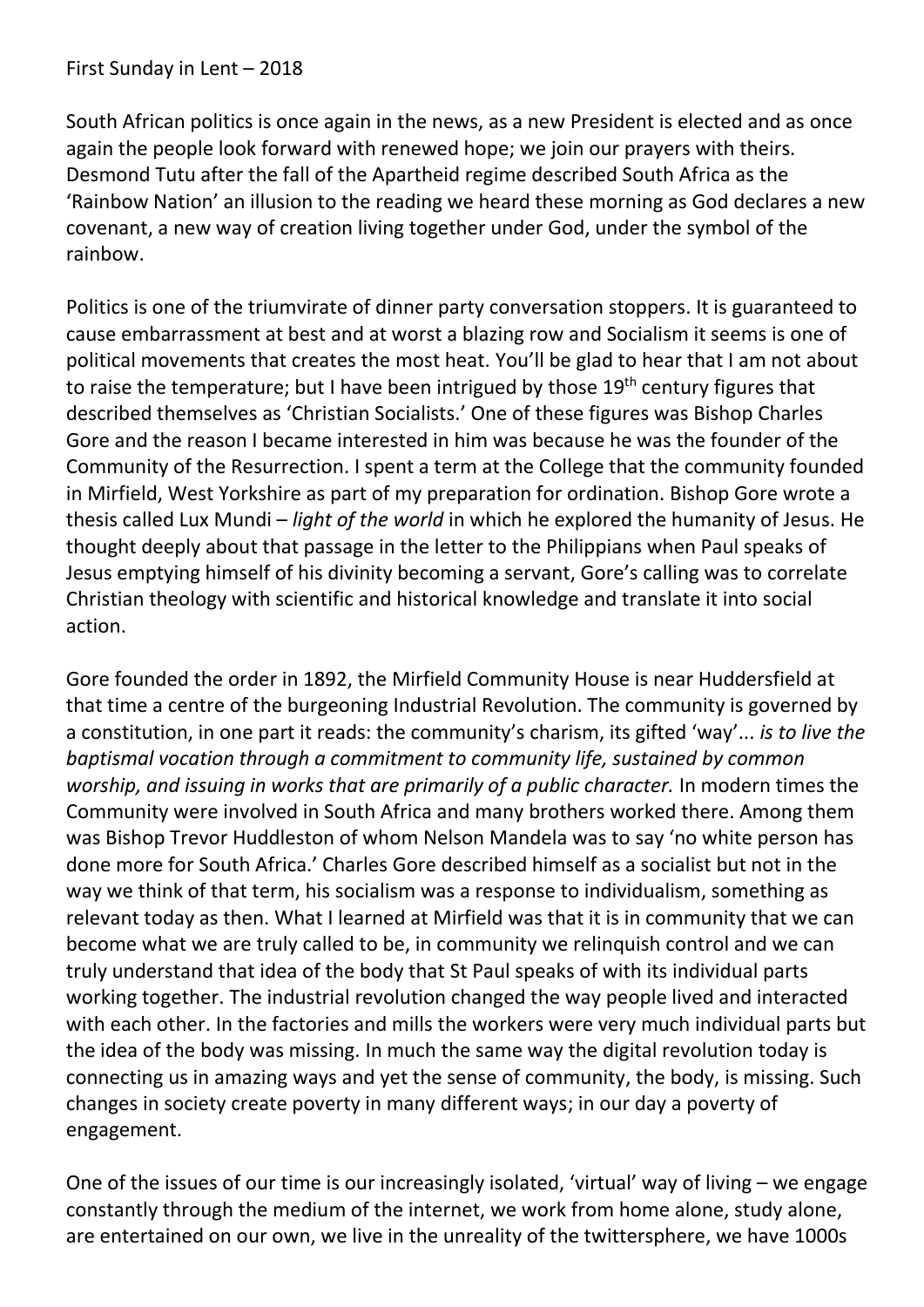of Facebook friends, the problem is that we increasingly don't know how to engage properly, carefully, lovingly. We are after all fully human when we engage, care, love, in theological speak communion is an 'ontological category,' in other words togetherness is a way of being.

In all three gospel accounts of Jesus' baptism he has a vision: at that moment heaven and earth are one, the Spirit descends like a dove on him and the voice comes from heaven, 'You are my Son, the Beloved; with you I am well pleased.' In all three accounts from there Jesus is driven by the Spirit into the wilderness. Matthew and Luke go on to describe the Devil's tempting, or perhaps more correctly, testing of Jesus. The devil it seems is responding to the voice from the clouds and he questions Jesus… 'if you are the Son of God, if you are the beloved.'

Mark's gospel is sparse on detail and we really have a sense of that this morning, the account of the wilderness experience gives little away. After the baptism of Jesus we read quite simply: And the Spirit immediately drove him out into the wilderness. He was in the wilderness for forty days, tempted by Satan; and he was with the wild beasts; and the angels waited on him.

What is going on? Mark's gospel opens with a fanfare: The beginning of the good news of Jesus Christ, the Son of God. At the Jordan Jesus has that great vision, the message is clear: Jesus is the anointed one. Yet he calls himself the Son of Man. Can we say that what is being tested then in Mark is Jesus' humanity, the Spirit drives Jesus into isolation because it is only then that he can appreciate the nature of his being, the wilderness is the antithesis of community. The Spirit seems to place Jesus in that very place where the Devil wants him to be. The Devil is saying what kind of person are you? What kind of humanity will be revealed in you? Can we perhaps imagine that the devil prefaced his testing by saying 'If you are the Son of Man, if you are truly human....?' Jesus returns to Galilee and begins to gather people together answering that very question: this is what kind of humanity I will model, profound community. Again, can we say that isolation is the devil's work, separation from each other and from God? And is this what our Lenten journey is ultimately about, facing up to the temptation of just retreating into our own little world, holding fast to our own fantasies about God and about the stranger down the road. Engaging in a virtual world that we can control.

It is a little strange how Lent is viewed by many both inside and outside the church; the mantra of 'giving up' something is ever present. It is more akin to New Year with its resolutions that we rarely keep. The prophetic tradition of the Old Testament and the life and words of Jesus fly in the face of this thinking. How often do the prophets tell us that our fasts are meaningless in the face of injustice, look at Amos, Isaiah, Hosea, Micah. Disconnection from one another creates injustice.

Robert Herrick was a cleric at the time of Cromwell's Commonwealth in the 1600s. He wasn't enamored by the Puritans, refused to sign up to the new ways and lost his job. This